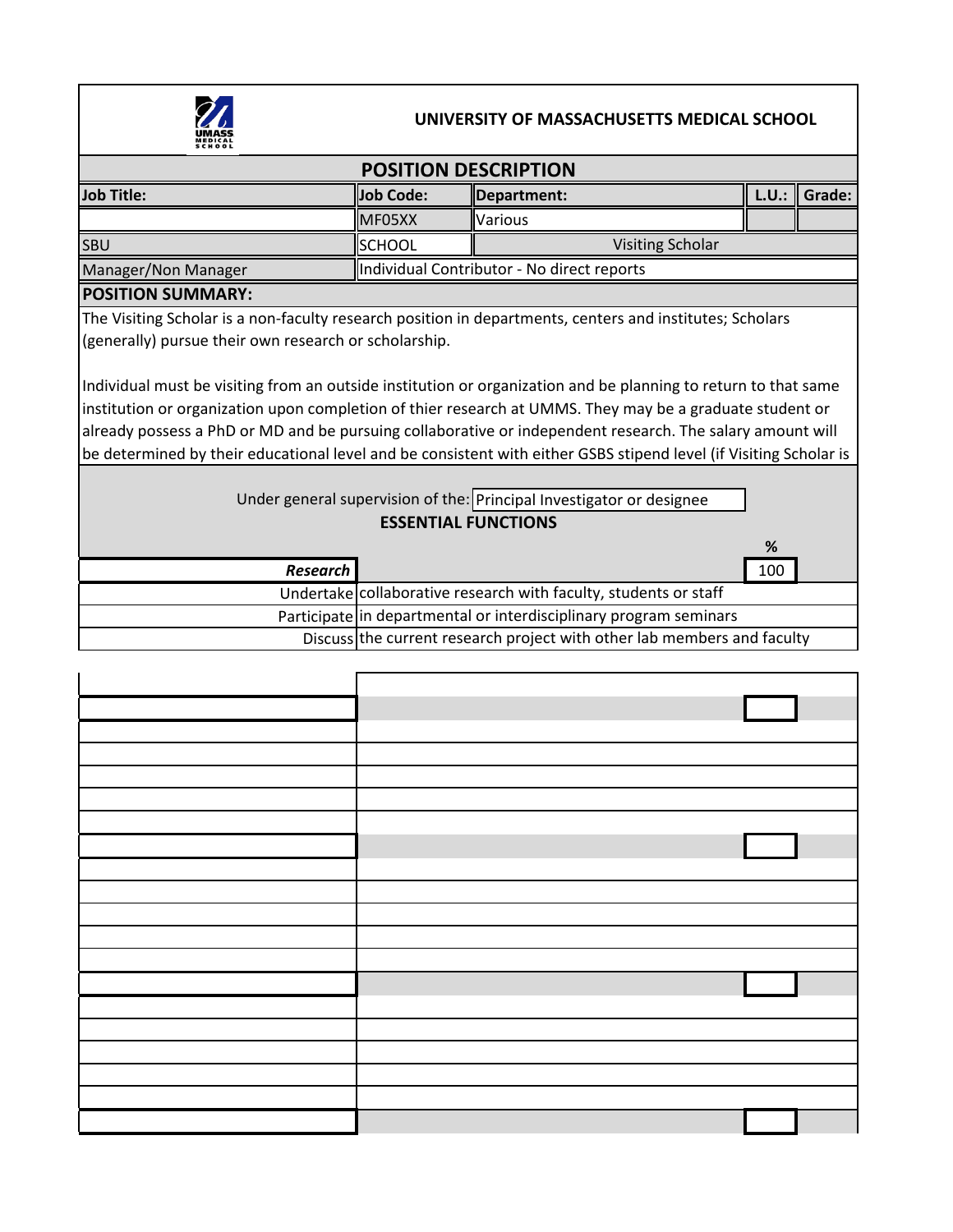|                                                                                                                                                 | <b>NONESSENTIAL FUNCTIONS</b>                                                                        |  |  |  |  |
|-------------------------------------------------------------------------------------------------------------------------------------------------|------------------------------------------------------------------------------------------------------|--|--|--|--|
|                                                                                                                                                 |                                                                                                      |  |  |  |  |
| <b>Function</b>                                                                                                                                 | %                                                                                                    |  |  |  |  |
|                                                                                                                                                 |                                                                                                      |  |  |  |  |
|                                                                                                                                                 |                                                                                                      |  |  |  |  |
|                                                                                                                                                 |                                                                                                      |  |  |  |  |
|                                                                                                                                                 |                                                                                                      |  |  |  |  |
|                                                                                                                                                 |                                                                                                      |  |  |  |  |
|                                                                                                                                                 |                                                                                                      |  |  |  |  |
|                                                                                                                                                 |                                                                                                      |  |  |  |  |
|                                                                                                                                                 |                                                                                                      |  |  |  |  |
|                                                                                                                                                 |                                                                                                      |  |  |  |  |
|                                                                                                                                                 |                                                                                                      |  |  |  |  |
|                                                                                                                                                 |                                                                                                      |  |  |  |  |
|                                                                                                                                                 |                                                                                                      |  |  |  |  |
|                                                                                                                                                 |                                                                                                      |  |  |  |  |
|                                                                                                                                                 |                                                                                                      |  |  |  |  |
|                                                                                                                                                 |                                                                                                      |  |  |  |  |
|                                                                                                                                                 |                                                                                                      |  |  |  |  |
|                                                                                                                                                 |                                                                                                      |  |  |  |  |
|                                                                                                                                                 |                                                                                                      |  |  |  |  |
|                                                                                                                                                 |                                                                                                      |  |  |  |  |
|                                                                                                                                                 | *The employee will also be required to perform other duties as assigned*                             |  |  |  |  |
|                                                                                                                                                 | Total of essential and non essential functions should be 95-100%:<br>100                             |  |  |  |  |
|                                                                                                                                                 |                                                                                                      |  |  |  |  |
|                                                                                                                                                 | Core Competencies (expectations for all UMMS employees):                                             |  |  |  |  |
| <b>ACCOUNTABILITY</b>                                                                                                                           |                                                                                                      |  |  |  |  |
|                                                                                                                                                 | Holds self and others accountable for measurable, high-quality, timely, and cost effective results   |  |  |  |  |
|                                                                                                                                                 | Consistently demonstrates energy, enthusiasm, and maximum effort in completing responsibilities      |  |  |  |  |
| Demonstrates flexibility in response to changing priorities                                                                                     |                                                                                                      |  |  |  |  |
| Accepts personal responsibility for own actions, including errors                                                                               |                                                                                                      |  |  |  |  |
|                                                                                                                                                 | Supports other team members by prioritizing and altering daily routines to complete assignments      |  |  |  |  |
| Complies with established policies, procedures, and rules                                                                                       |                                                                                                      |  |  |  |  |
|                                                                                                                                                 | Participates in cross-functional teams and works effectively with employees from diverse backgrounds |  |  |  |  |
| <b>INITIATIVE</b>                                                                                                                               |                                                                                                      |  |  |  |  |
| Takes prompt action to accomplish tasks and meet goals and objectives                                                                           |                                                                                                      |  |  |  |  |
| Completes assignments with minimal direct oversight                                                                                             |                                                                                                      |  |  |  |  |
| Utilizes equipment, supplies, and technology to achieve maximum efficiency                                                                      |                                                                                                      |  |  |  |  |
| Recommends process improvements within department or organization                                                                               |                                                                                                      |  |  |  |  |
| Collaborates with other employees and departments as needed                                                                                     |                                                                                                      |  |  |  |  |
| Actively participates in the development and achievement of team goals                                                                          |                                                                                                      |  |  |  |  |
| <b>PROBLEM SOLVING/DECISION MAKING</b>                                                                                                          |                                                                                                      |  |  |  |  |
| Identifies and analyzes problems weighing the relevance and accuracy of available information and recognizing one's                             |                                                                                                      |  |  |  |  |
| filters, privileges, biases, and cultural preferences<br>Generates and evaluates alternative solutions and makes effective and timely decisions |                                                                                                      |  |  |  |  |
|                                                                                                                                                 |                                                                                                      |  |  |  |  |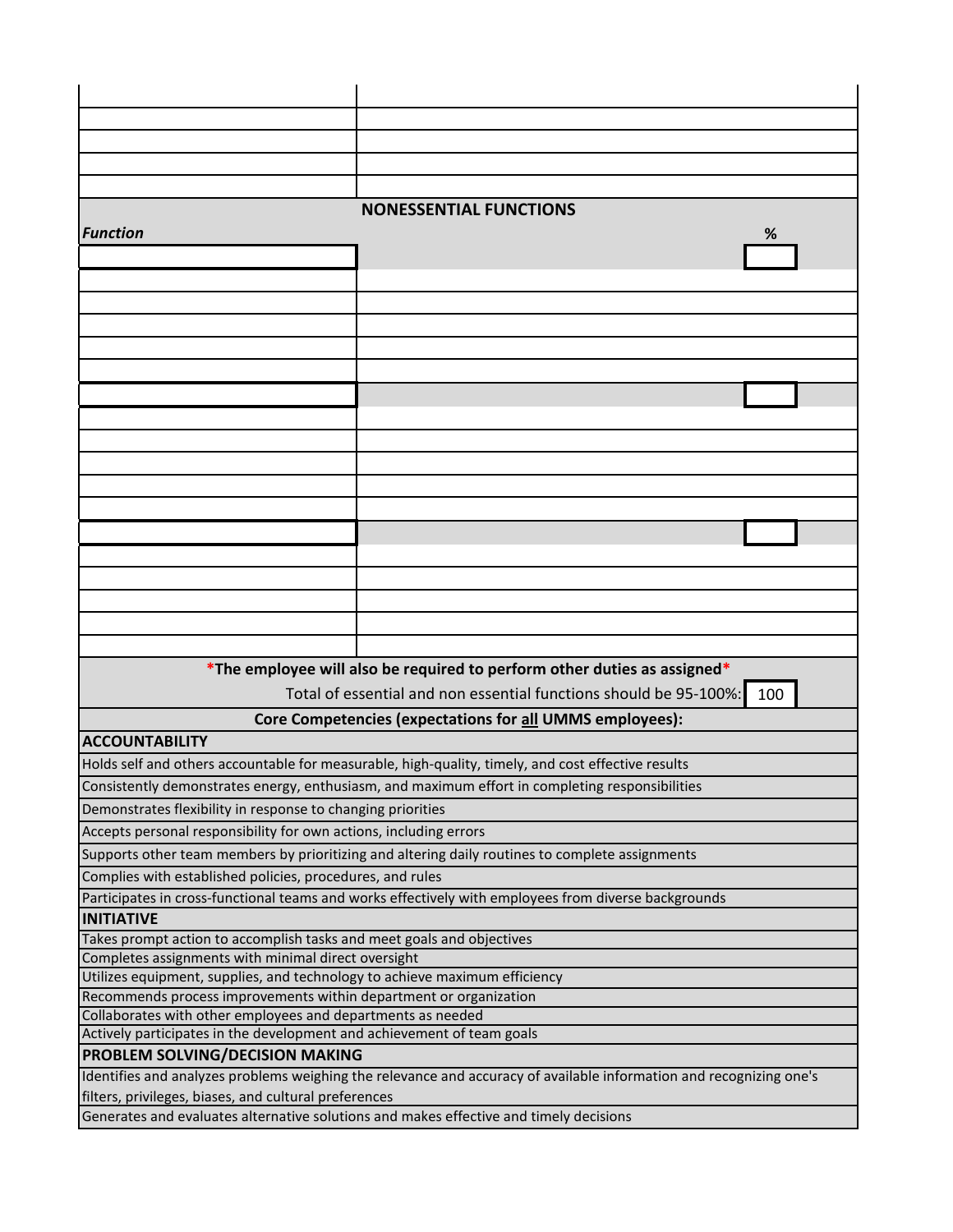Reviews the effects and implications of decisions and takes appropriate follow up actions

**QUANTITY/QUALITY of WORK**

Pays close attention to detail

Strives to achieve accuracy and consistency in all tasks

Organizes work to achieve maximum productivity

Actively applies strategies and tactics that routinely deliver results

Follows all safety rules, proactively works to prevent accidents, and encourages the use of sound judgment in order to comply with departmental and UMMS safety policies and procedures

Produces a consistently high volume of work that also meets quality standards

**SERVICE ORIENTATION**

Applies effective interpersonal and problem-solving skills when responding to clients

Treats all of our diverse internal and external clients with respect and courtesy

Understands the needs and expectations of diverse clients and anticipates how to fulfill them

Demonstrates cultural sensitivity and competence when interacting with clients, fellow employees, and guests

Takes personal responsibility applying proactive, solution focused approaches in responding to client needs

## **DIVERSITY & INCLUSION**

Understands how social group identities shape the settings in which we work

Demonstrates self-awareness and the ability to see other points of view, valuing diverse experiences and ways of knowing

Negotiates conflict and facilitates discussions with culture competence and cultural humility

Shows commitment to continuous learning/improvement in managing diversity

**Department/Position Specific Competencies:**

**PHYSICAL DEMANDS AND WORK ENVIRONMENT: Level**

*Add additional details here:*

**MACHINES AND EQUIPMENT USED:**

*Add additional details here:*

**REQUIRED QUALIFICATIONS:**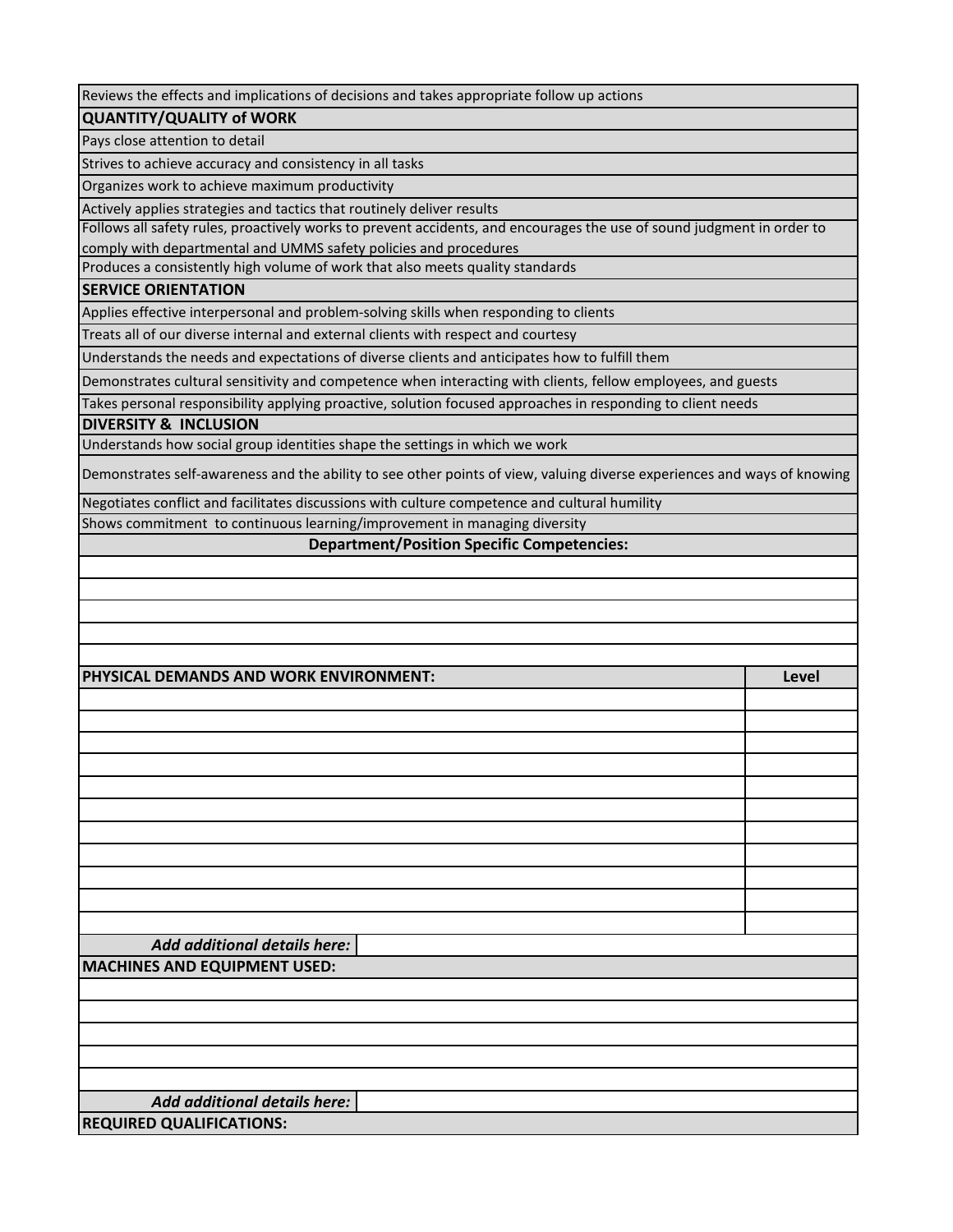| <b>Education</b>                 | Doctorate (Academic) or equivalent                               |          |  |  |  |
|----------------------------------|------------------------------------------------------------------|----------|--|--|--|
|                                  | Add additional details here: MD or is pursuing a PhD in Research |          |  |  |  |
| <b>Experience</b>                |                                                                  |          |  |  |  |
| Add additional details here:     |                                                                  |          |  |  |  |
| <b>PREFERRED QUALIFICATIONS:</b> |                                                                  |          |  |  |  |
| <b>Education</b>                 |                                                                  |          |  |  |  |
| Add additional details here:     |                                                                  |          |  |  |  |
| <b>Experience</b>                |                                                                  |          |  |  |  |
| Add additional details here:     |                                                                  |          |  |  |  |
| <b>SIGNATURES:</b>               |                                                                  |          |  |  |  |
| Manager:                         |                                                                  | 8/2/2018 |  |  |  |
| <b>Department Head:</b>          |                                                                  | 8/2/2018 |  |  |  |
|                                  |                                                                  |          |  |  |  |
|                                  |                                                                  |          |  |  |  |
|                                  |                                                                  |          |  |  |  |
|                                  |                                                                  |          |  |  |  |
|                                  |                                                                  |          |  |  |  |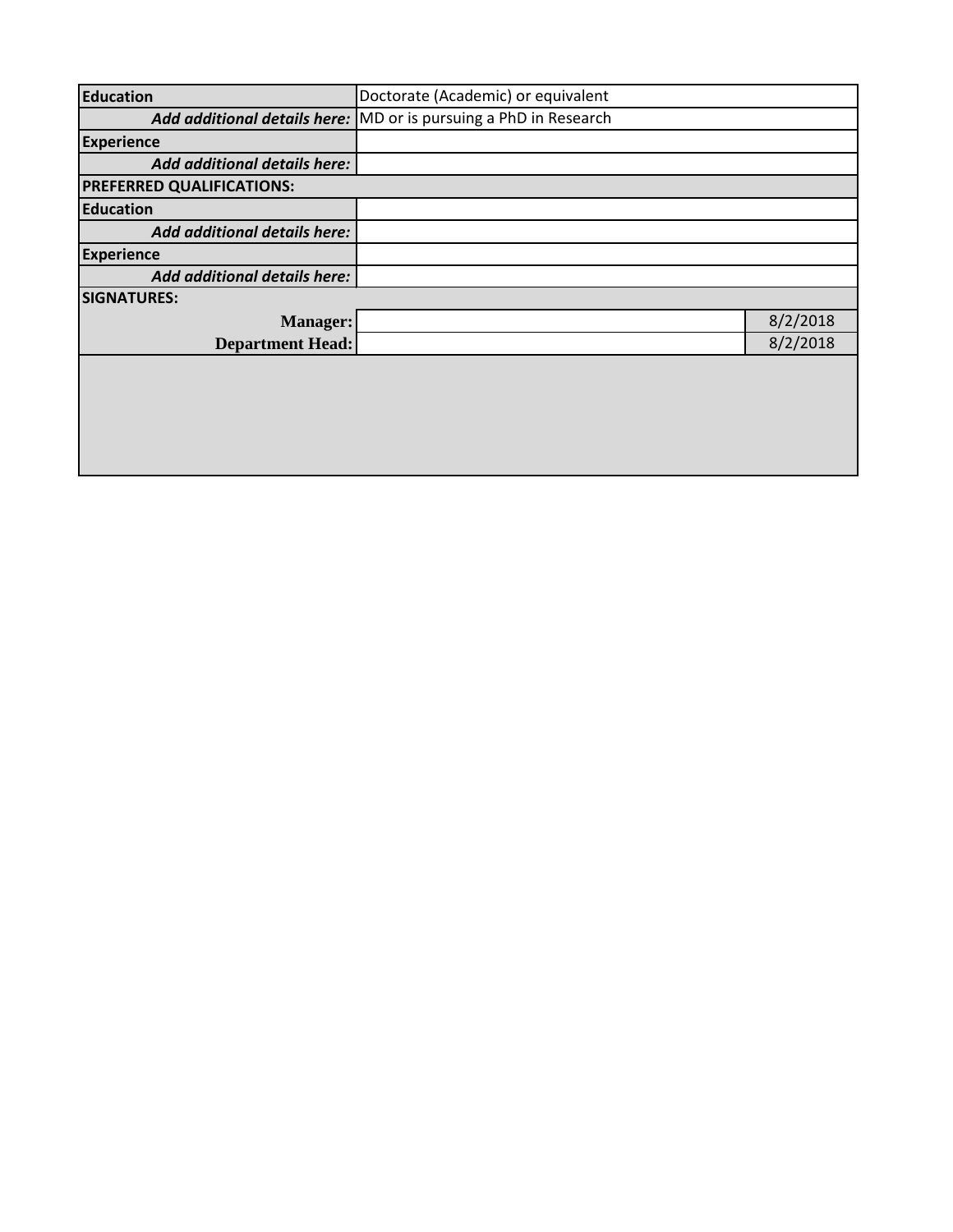$\mathcal{L}^{\text{max}}$  .